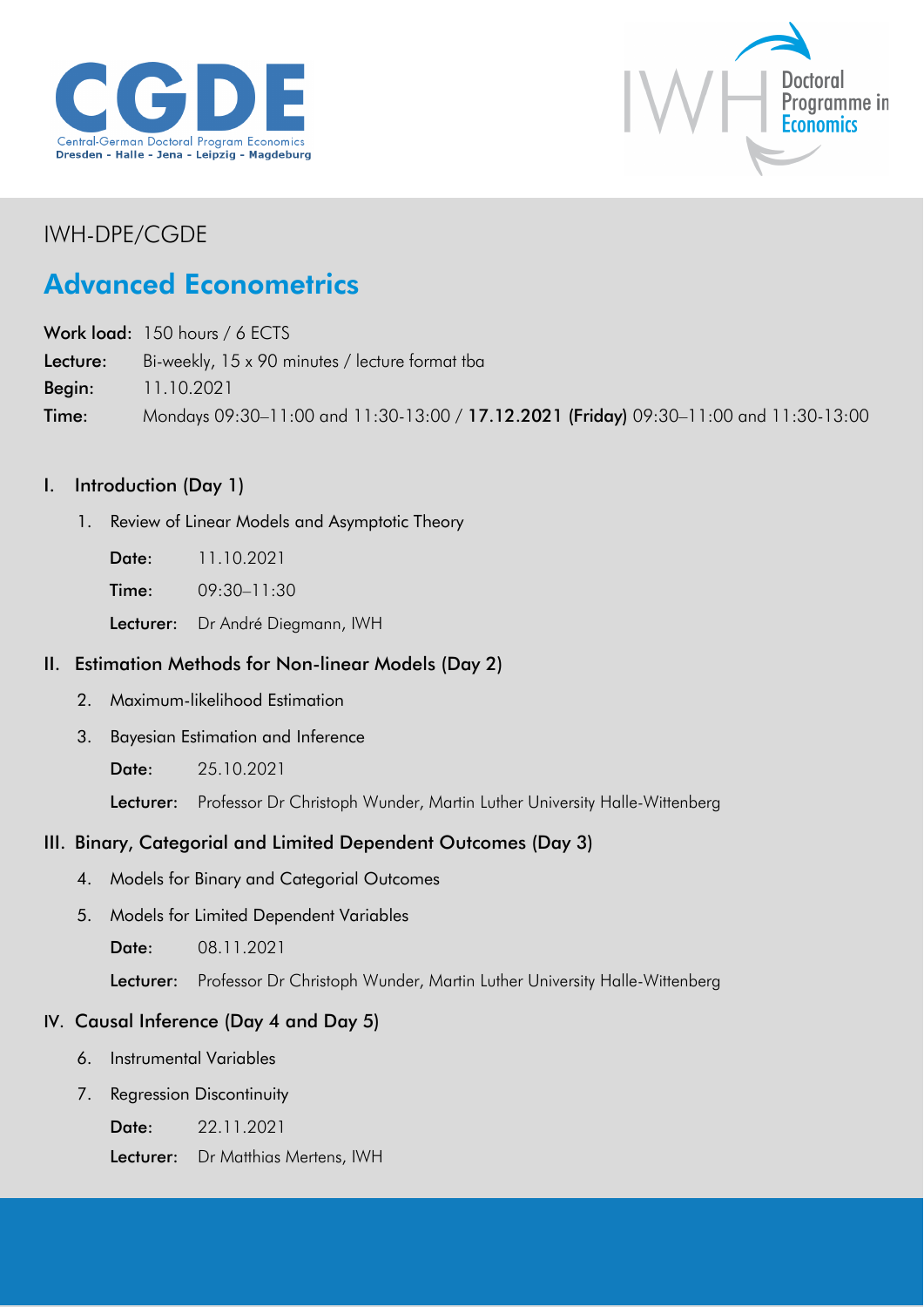#### 8. Matching

| Date: | 06.12.2021      |
|-------|-----------------|
| Time: | $09:30 - 11:00$ |

Lecturer: Professor Xiang Li, PhD, IWH and Martin Luther University Halle-Wittenberg

#### 9. Differences-in-Differences

Date: 06.12.2021

Time: 11:30–13:00

Lecturer: Professor Dr Felix Noth, IWH and Otto von Guericke University Magdeburg

#### V. Time Series (Day 6 and Day 7)

- 10. Univariate Time Series Models and Non-stationary Data
- 11. Dynamic Regression and (Vector) Error-correction Models

Date: 17.12.2021 (Friday)

Lecturer: Professor Boreum Kwak, PhD, IWH and Martin Luther University Halle-Wittenberg

- 12. Vector Autoregressions and Local Projections
- 13. Structural Vector Autoregressions
	- Date: 17.01.2022

Lecturer: Professor Boreum Kwak, PhD, IWH and Martin Luther University Halle-Wittenberg

#### VI. Special Topics (Day 8)

14. Empirical Methods in Lab and Field Experiments

Date: 31.01.2022

Time: 09:30-11:00

Lecturer: Professor Dr Sabrina Jeworrek, IWH and Otto von Guericke University Magdeburg

15. Machine Learning Methods for Economics and Finance

Date: 31.01.2022

Time: 11:30–13:00

Lecturer: Professor Dr Melina Ludolph, IWH and Otto von Guericke University Magdeburg